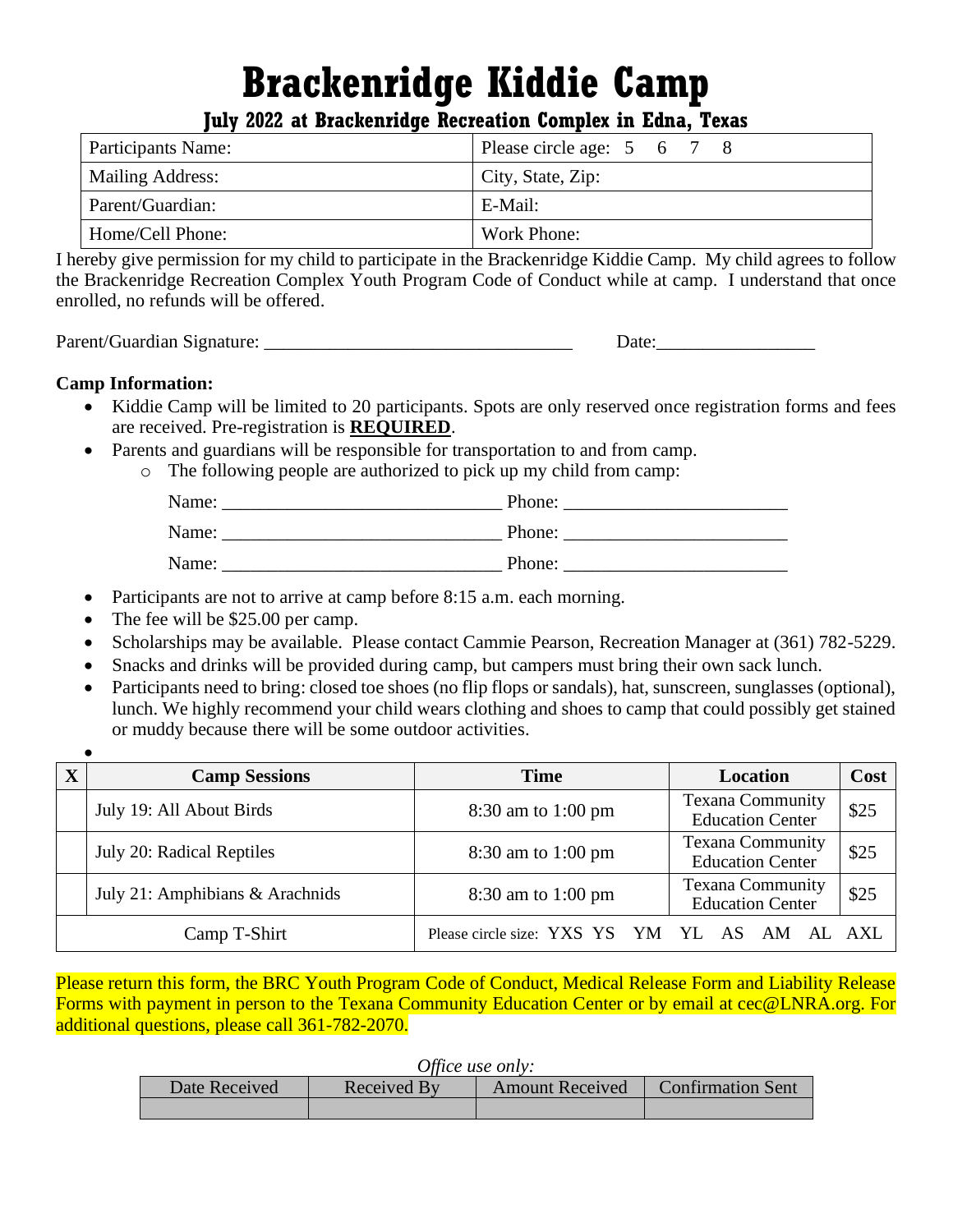# **Brackenridge Recreation Complex Youth Program Code of Conduct**

#### **Purpose**

The purpose of the Brackenridge Recreation Complex Youth Program (BRC YP) is the positive development of youth. We believe in creating a fun and safe environment that encourages youth to spend time outdoors with nature. We expect all persons involved in the Brackenridge Recreation Complex Youth Program to practice behaviors that foster this purpose.

In order to provide the best camp experience for your child, we ask that prior to registrations, you consult with the camp director regarding any special needs of your child. Due to the fact that there are some medical or behavioral circumstances that our staff is not trained nor qualified to perform, children will be enrolled on an individual basis. We will make every attempt to serve all children.

## **Code of Conduct**

- Participants are encouraged to attend all program sessions. Participants should engage themselves in the activities being made available as part of the BRC YP.
- Participants are expected to arrive prior to the start time and be picked up at the end of the day.
- Participants are asked to remain at the program through entire session. If a participant should need to leave early, only those designated on the registration form may pick up the participant.
- Participants are expected to respect and follow the directions of the program director, staff and volunteers.
- Participants should respect the property of others and be responsible for themselves and their own property. Deliberate destruction or damage of facilities or equipment will not be tolerated. Financial responsibility for any damages caused by deliberate action will be assumed by the participant and/or the participant's parents/guardians. The same applies to the property and personal items of other participants.
- Participants should dress appropriately based upon the guidelines established.
- Possession, distribution, or use of alcoholic beverages, illegal drugs, tobacco products, and unauthorized prescription drugs are not allowed at BRC YP.
- Animals and pets should be left at home unless needed to accommodate a disability.
- Cell phones will be allowed at BRC YP. If the phone become a distraction, the device may be taken up and returned to the participant at the end of the program day.
- Any conduct not specifically covered by this Code of Conduct, but deemed inappropriate by the program director, will be addressed at the end of the day.

#### **Consequences**

Unacceptable behavior during a Brackenridge Recreation Complex Youth Program will result in consequences to the participant. Consequences may include:

- Early release from a BRC YP daily session.
- Removal of participant from the current year's program.
- Denial of future participation in BRC YP.

**I have discussed and reviewed this Code of Conduct with my child. I understand that failure to abide by this Code of Conduct may result in the consequences listed above which includes no refund. In the event that this code is violated, I agree to come to the program and pick up my child, at the request of the program director.**

| <b>Parent/Guardian's Signature:</b> | Date: |
|-------------------------------------|-------|
|                                     |       |

## **Parent's Release of Liability, Hold Harmless Agreement and Acceptance of Risks**

In consideration to participate in any way in the Brackenridge Recreation Complex Youth Programs, I, represent that I am the participant's parent and/or legal guardian and that I understand the nature of the activities and the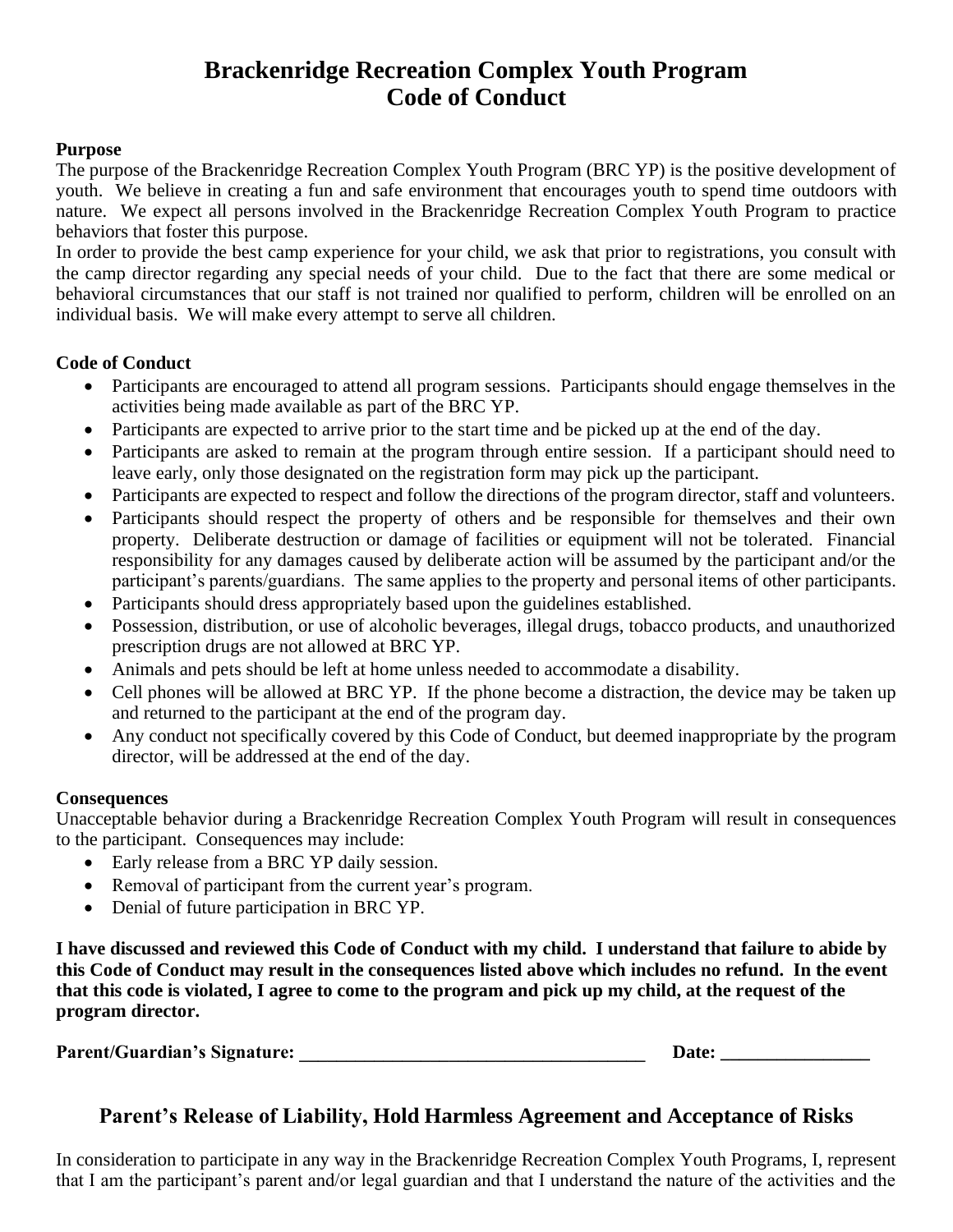participant's experience and capabilities and believe that participant to be qualified to participate in the registered activities.

I understand that there are inherent risks associated with the registered activities and conditions that might be considered dangerous to my minor child at the complex which may include hazardous snakes and insects, depth and temperature of water, weather conditions, and the use of sporting equipment, including but not limited to paintball guns, fishhooks, canoes, and kayaks.

In consideration for my minor child being allowed to participate in Brackenridge Recreation Complex Youth Programs, I, for myself and on behalf of my heirs, assigns and personal representatives, and next of kin, hereby release Brackenridge Recreation Complex, Lavaca-Navidad River Authority and any partnering organizations or individuals from all liability, claims, demands, losses or damages (whether to person or property), whether caused in whole or in part by the negligence of the indemnified party. I further release Brackenridge Recreation Complex, Lavaca-Navidad River Authority and any of the partnering organizations or individuals from any liability regarding transportation of my child during participation in these programs.

**By signing this agreement, I acknowledge that I have read and fully understand the terms of this agreement and have signed it freely and without any inducement and assurance of any nature and intend the release and indemnity contained herein to be a complete and unconditional release of and indemnification against all liability to the greatest extent allowed by law. I agree that if any portion of the agreement is held to be invalid the balance, notwithstanding, shall continue in full force and effect.**

Parent/Guardian Signature: \_\_\_\_\_\_\_\_\_\_\_\_\_\_\_\_\_\_\_\_\_\_\_\_\_\_\_\_\_\_\_\_\_\_\_\_\_\_\_\_\_\_\_ Date: \_\_\_\_\_\_\_\_\_\_\_\_\_\_\_\_\_

## **Parent's Photo Release**

I give permission and consent for \_\_\_\_\_\_\_\_\_\_\_\_\_\_\_\_\_\_\_\_\_\_\_\_\_\_\_\_\_\_\_\_\_\_\_\_\_\_ (insert minor's name) to allow photographs to be taken during the Brackenridge Recreation Complex Youth Program activities. I further give permission and consent that any such photography may be published and used by Brackenridge Recreation Complex and its agents, to illustrate and promote the youth program experience at the Brackenridge Recreation Complex.

Parent/Guardian Signature: \_\_\_\_\_\_\_\_\_\_\_\_\_\_\_\_\_\_\_\_\_\_\_\_\_\_\_\_\_\_\_\_\_\_\_\_\_\_\_\_\_\_\_ Date: \_\_\_\_\_\_\_\_\_\_\_\_\_\_\_\_\_

## **COVID-19 Release Form**

I acknowledge that the Brackenridge Recreation Department is taking reasonable measures to prevent the transmission of COVID-19 consistent with applicable public health guidelines. I also acknowledge and recognize that it is impossible to ensure that the camp is 100% free of COVID-19 and that being at the camp contains innate risks that cannot be eliminated regardless of the care taken to avoid the spread of COVID-19.

I acknowledge, understand, and appreciate that these and other risks are inherent in participating in the summer camp.

Parent/Guardian Signature: \_\_\_\_\_\_\_\_\_\_\_\_\_\_\_\_\_\_\_\_\_\_\_\_\_\_\_\_\_\_\_\_\_\_\_\_\_\_\_\_\_\_\_ Date: \_\_\_\_\_\_\_\_\_\_\_\_\_\_\_\_\_

## **Medical Release Form**

Instructions: A parent/guardian must complete this form for the camper. Attach any additional needed information, including a copy of health insurance cards, or other needed information. If your camper has any special conditions, needs, or limitations, you must speak with the Camp Director before being accepted into the camp program.

## *Camper Information*